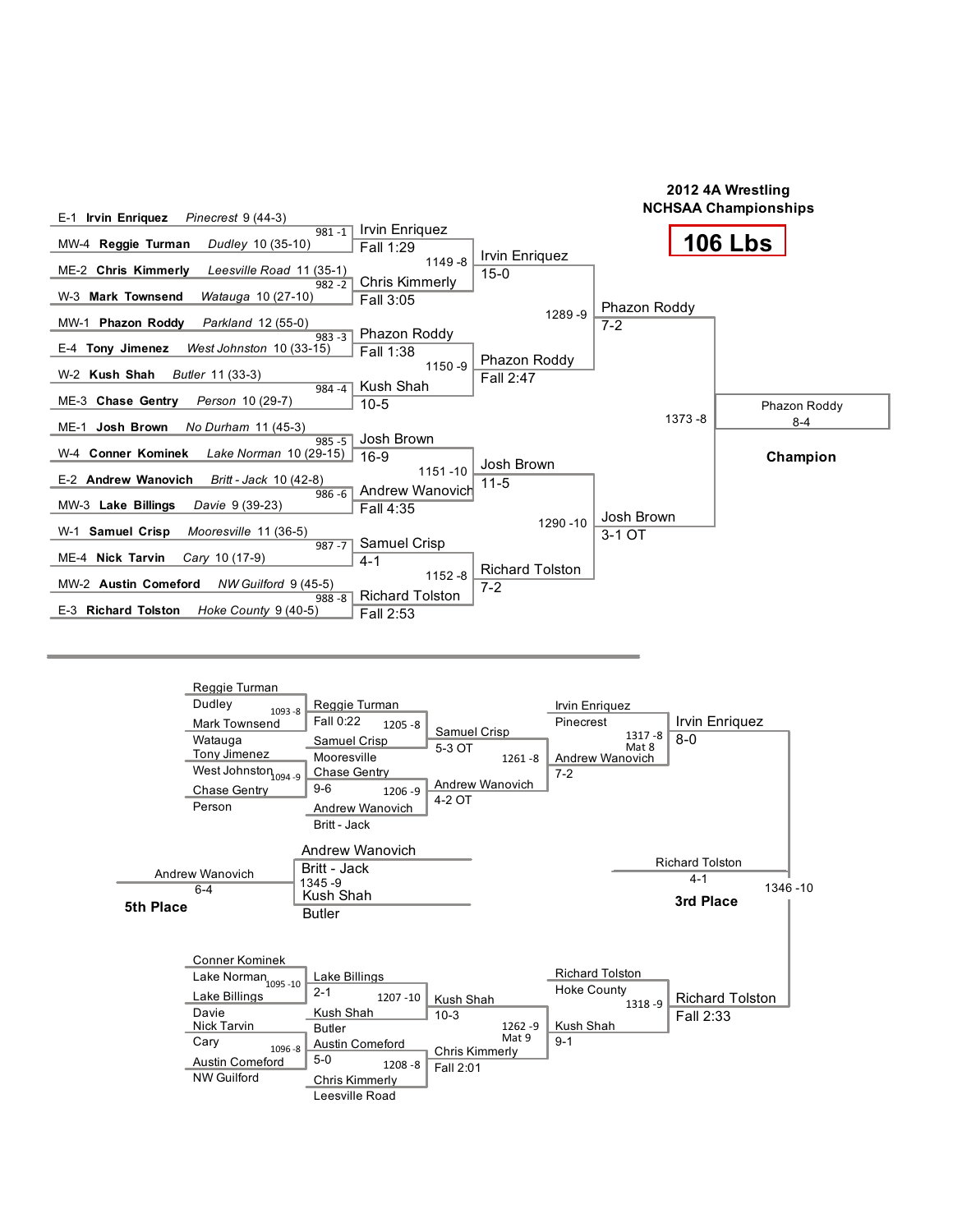

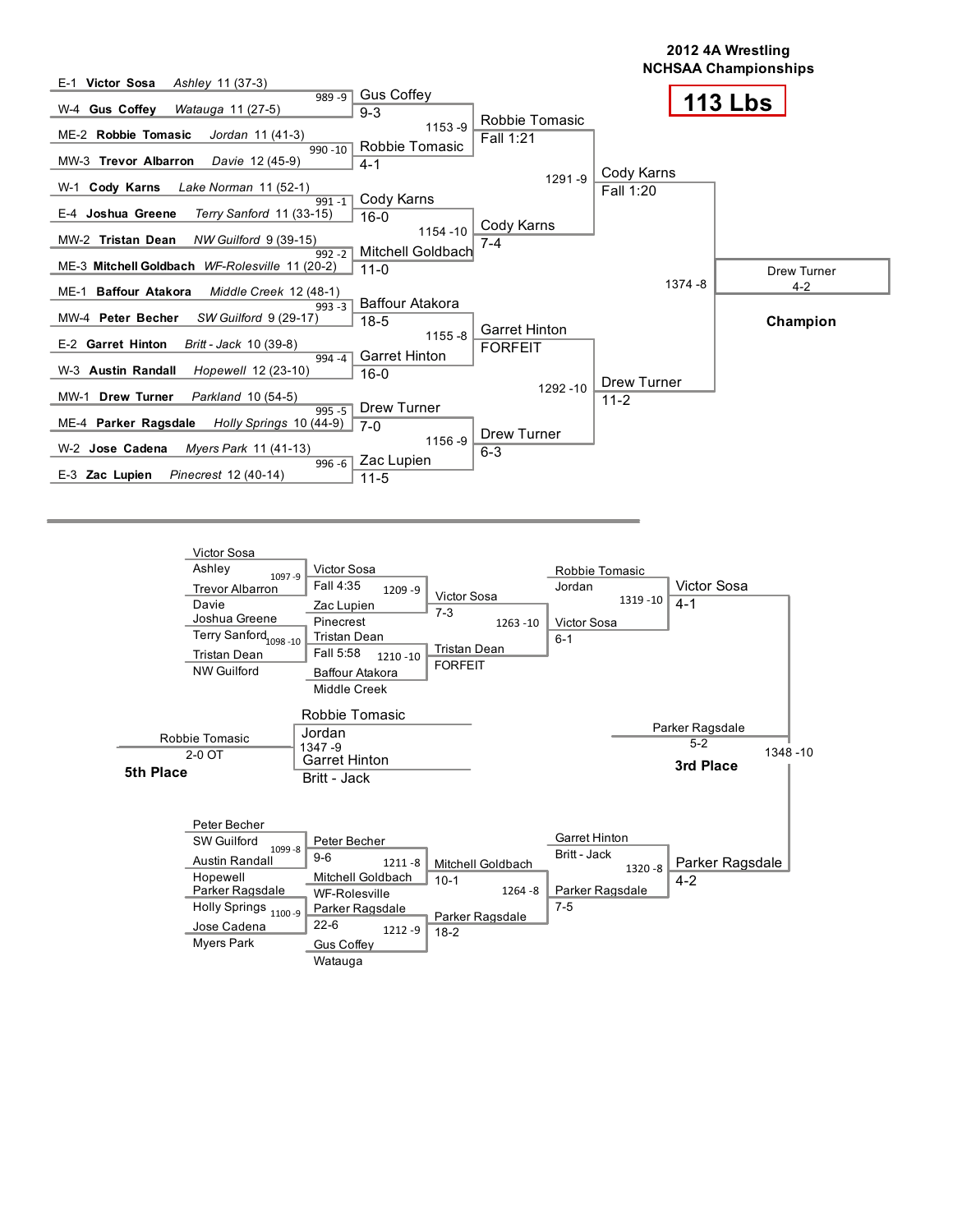

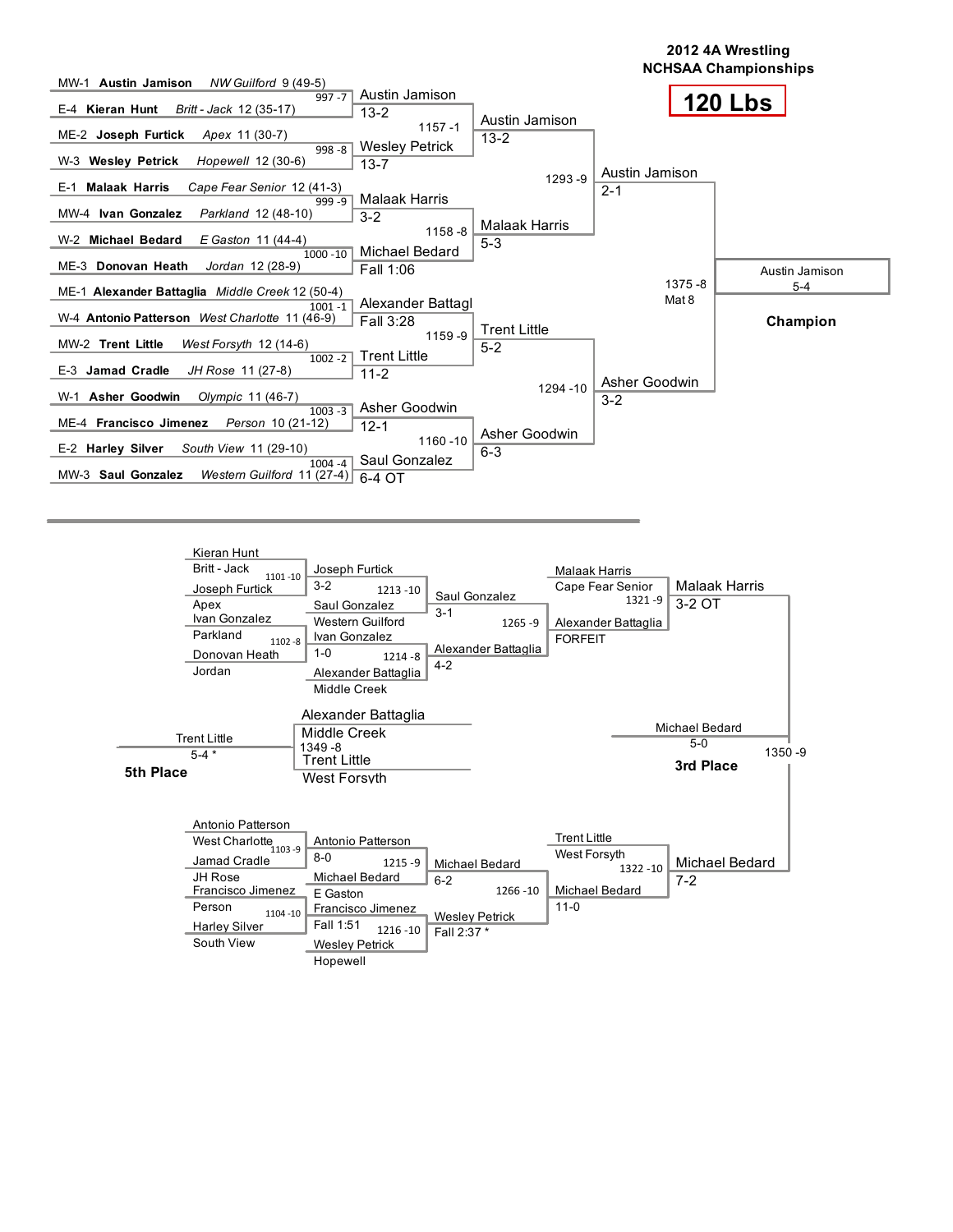

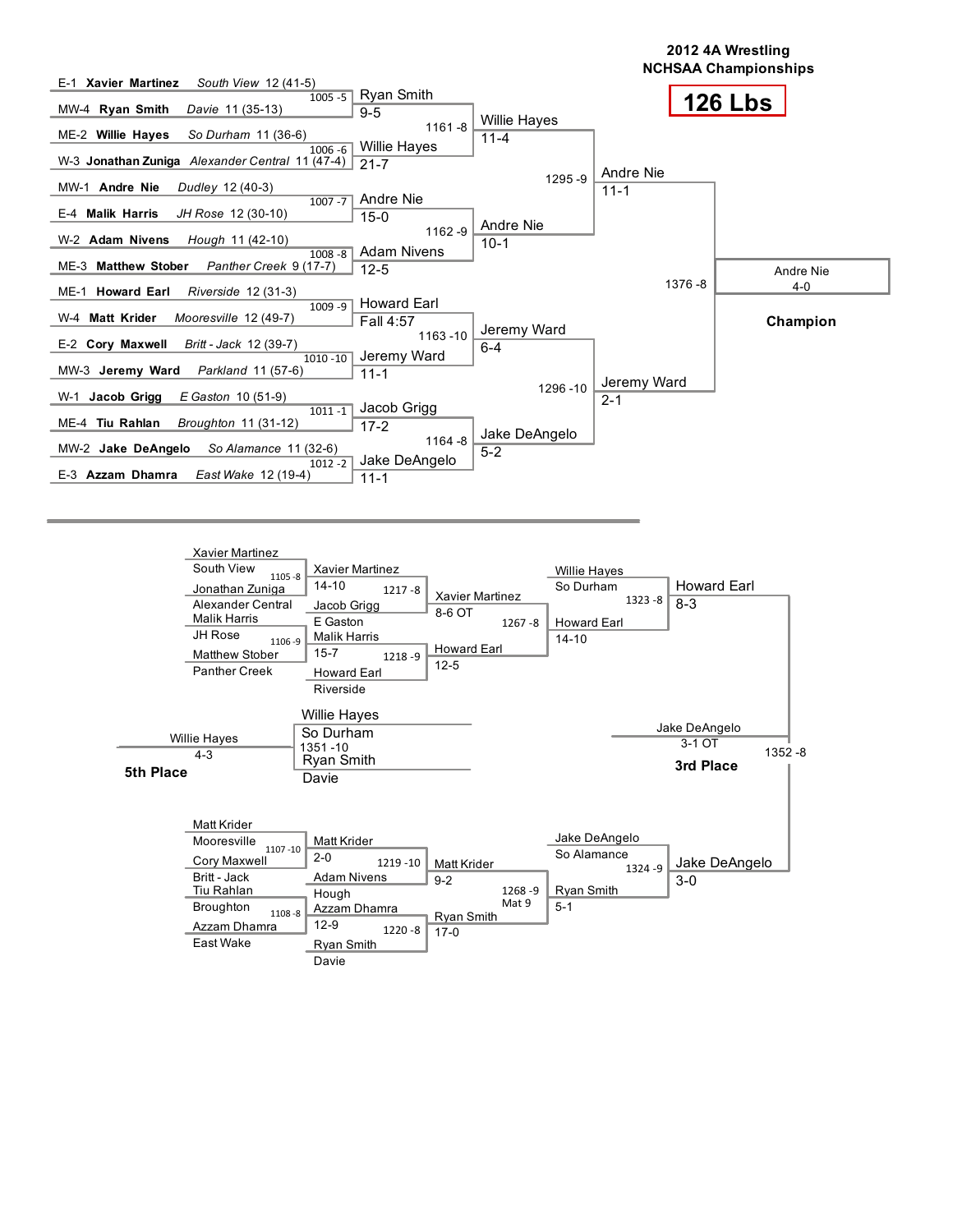

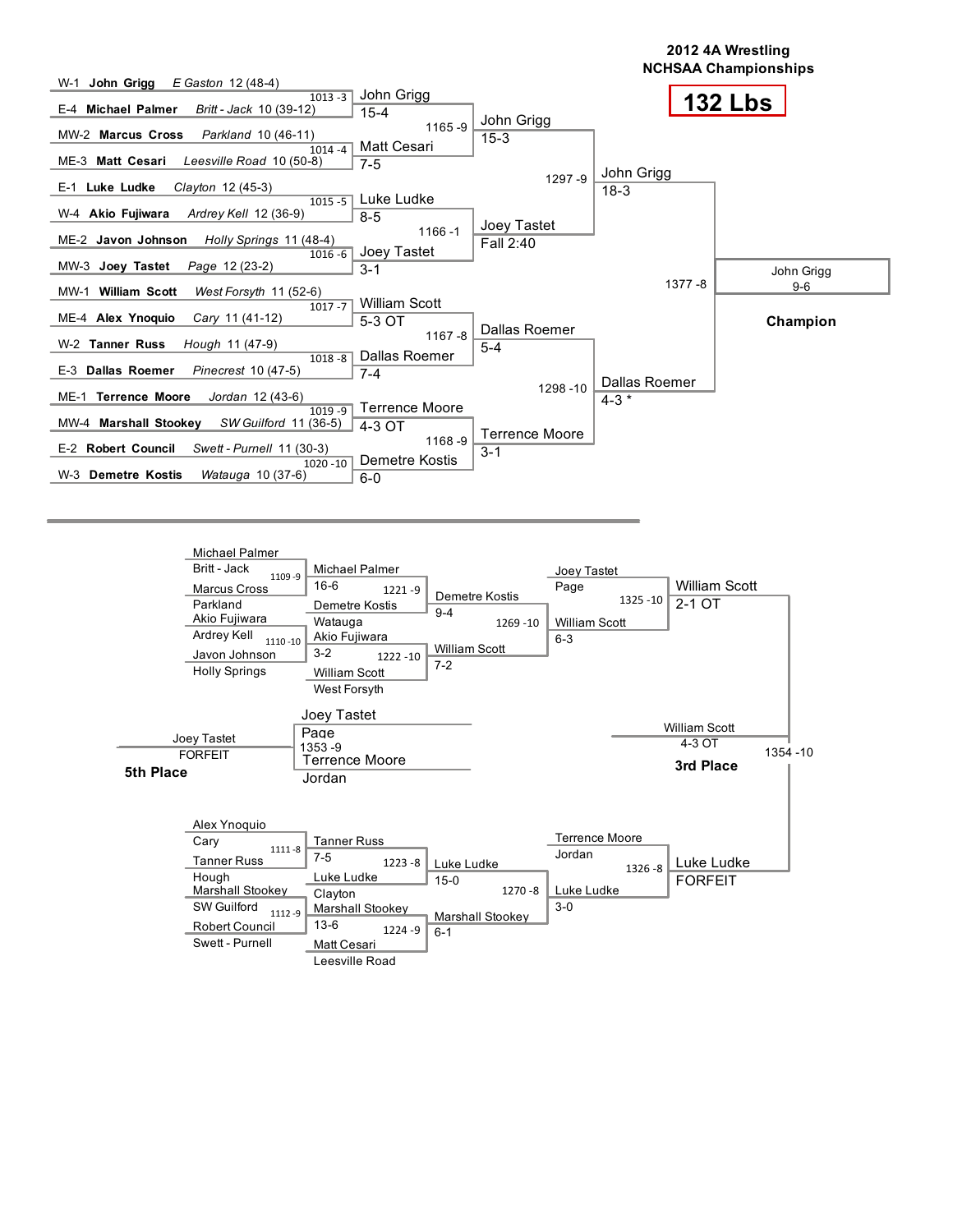

| 5th Place | $10-1$                                                                                                                                                 | <b>Grant Spurney</b><br>Jordan                                                                                                                           |                                                                                      |                                                                                        | 3rd Place                    |
|-----------|--------------------------------------------------------------------------------------------------------------------------------------------------------|----------------------------------------------------------------------------------------------------------------------------------------------------------|--------------------------------------------------------------------------------------|----------------------------------------------------------------------------------------|------------------------------|
|           | <b>Marklin Bailev</b><br>No Durham<br>1115-9<br>Michael Huntley<br>Mooresville<br>Petelo Mikaele<br>Britt - Jack<br>1116-10<br>Sean Faro<br>S Caldwell | Marklin Bailey<br>$6 - 4$<br>$1227 - 9$<br><b>Grant Spurney</b><br>Jordan<br>Sean Faro<br>Fall 1:40<br>1228 - 10<br><b>Phillipe Frederick</b><br>Hoggard | <b>Grant Spurney</b><br>$8-6$<br>1272 - 10<br><b>Phillipe Frederick</b><br>$14 - 10$ | Jonathan Bennett<br><b>SE Guilford</b><br>1328 - 10<br><b>Grant Spurney</b><br>$8 - 4$ | Jonathan Bennett<br>$11 - 6$ |

1356 -9

Casey Belville 4-2

Fall 4:36

New Bern

Garrett Bateman  $10-1$ 

Garrett Bateman Pinecrest

Garrett Bateman Pinecrest

Grant Spurney

1355 -8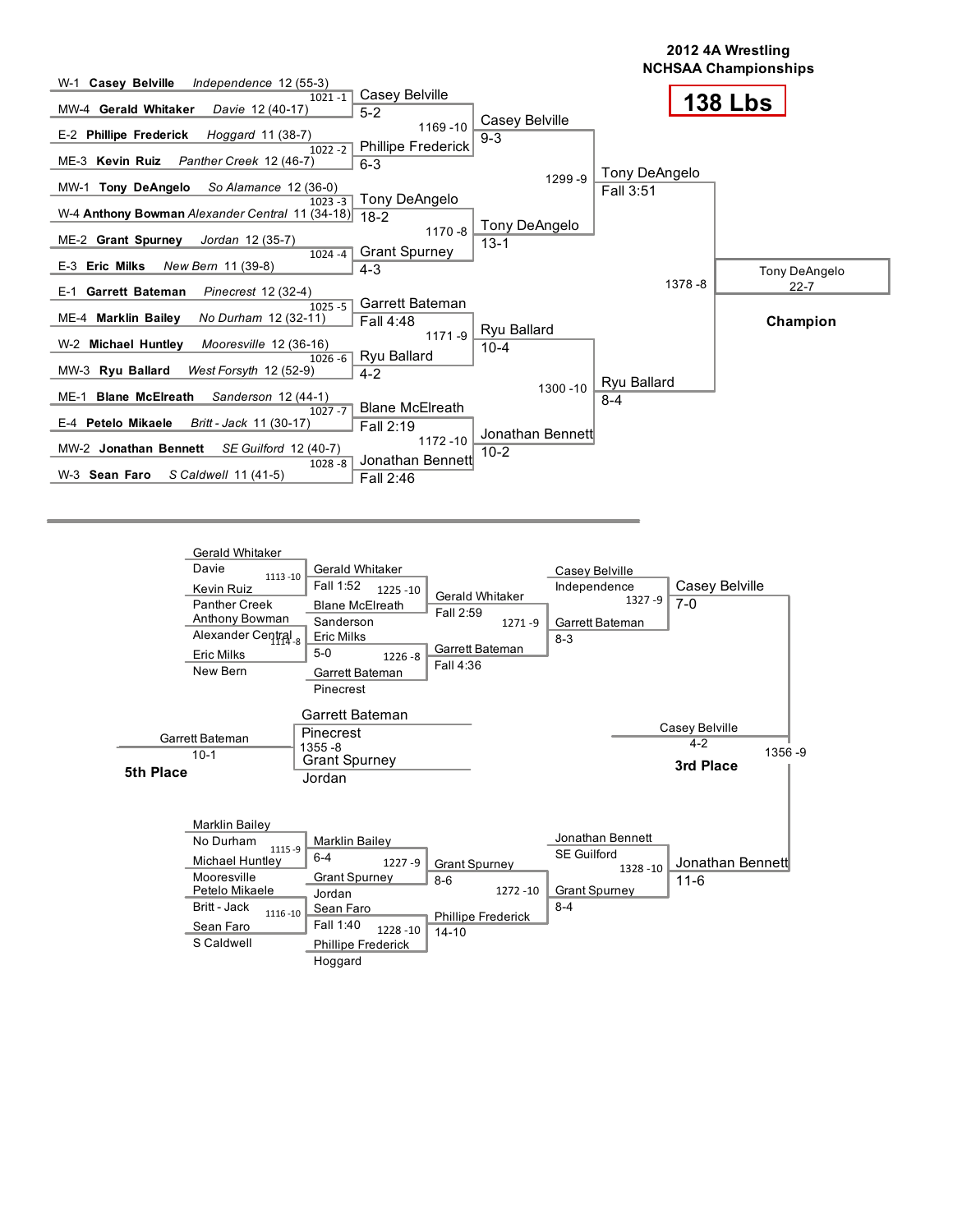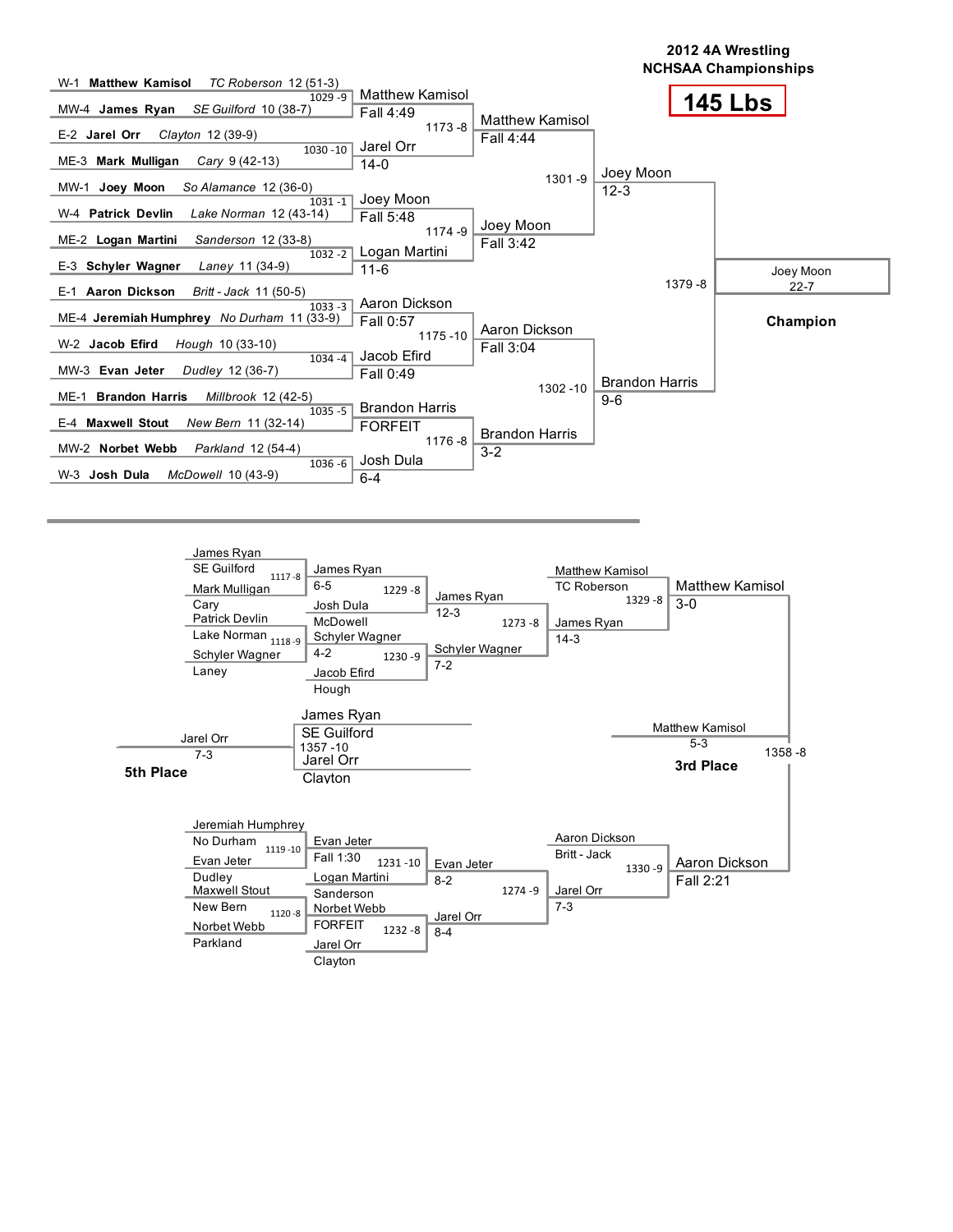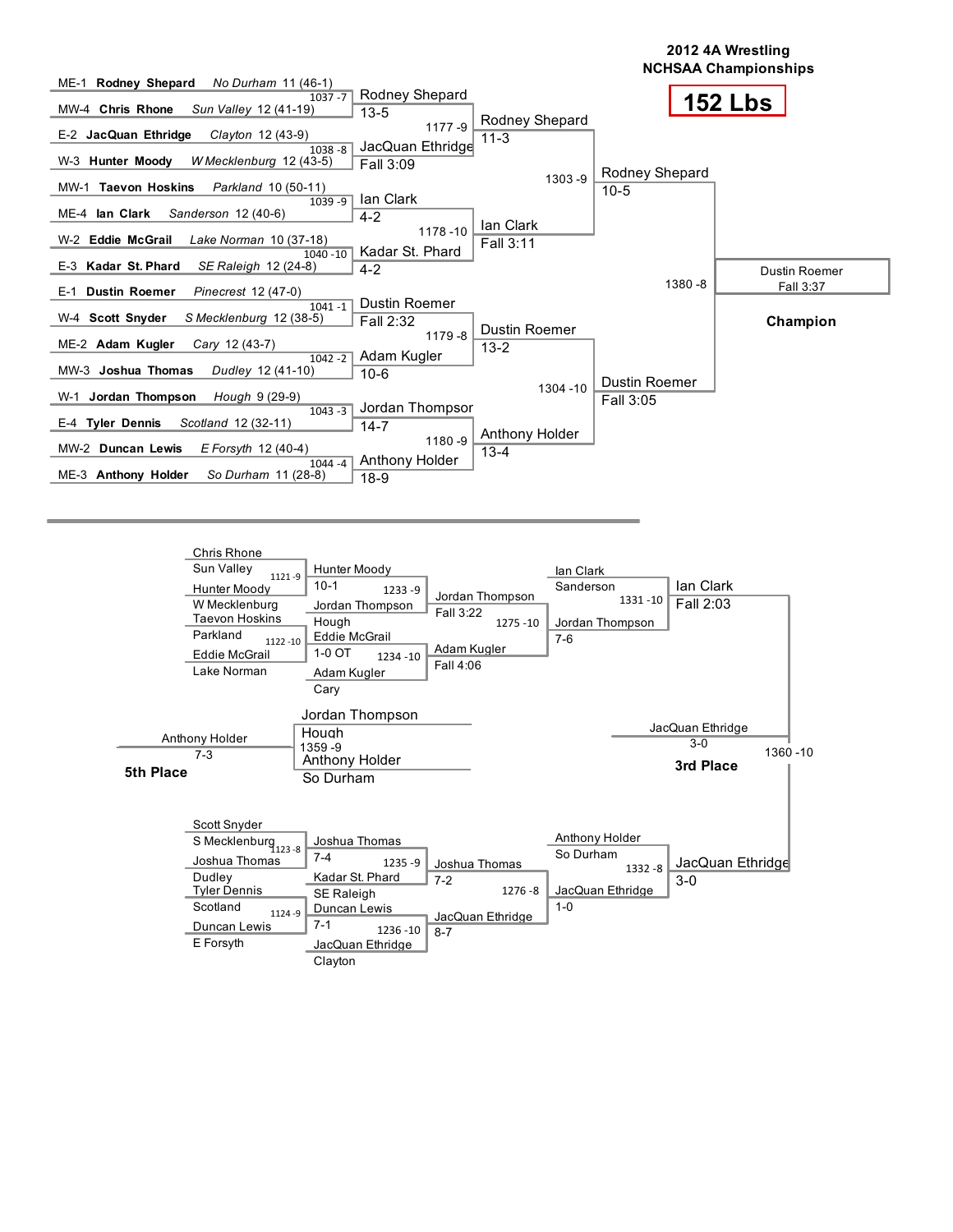



| <b>William Ramos</b>           |                        |                      |                      |                      |
|--------------------------------|------------------------|----------------------|----------------------|----------------------|
| <b>TC Roberson</b>             | Dominique Alford       |                      | <b>Palmer Maples</b> |                      |
| $1127 - 8$<br>Dominique Alford | $8 - 4$<br>$1239 - 9$  | Dominique Alford     | Hough<br>1334 - 10   | <b>Palmer Maples</b> |
| No Durham                      | Nick Colucciello       | <b>FORFEIT</b>       |                      | Fall 1:35            |
| <b>Cullen Casper</b>           | Providence             | 1278 - 10            | Dominique Alford     |                      |
| East Wake<br>1128-9            | <b>Cullen Casper</b>   | <b>Cullen Casper</b> | $16 - 5$             |                      |
| Caleb Starnes                  | Fall 2:41<br>1240 - 10 | $6 - 2$              |                      |                      |
| Western Guilford               | <b>Rider Excell</b>    |                      |                      |                      |
|                                | Pinecrest              |                      |                      |                      |

1362 -9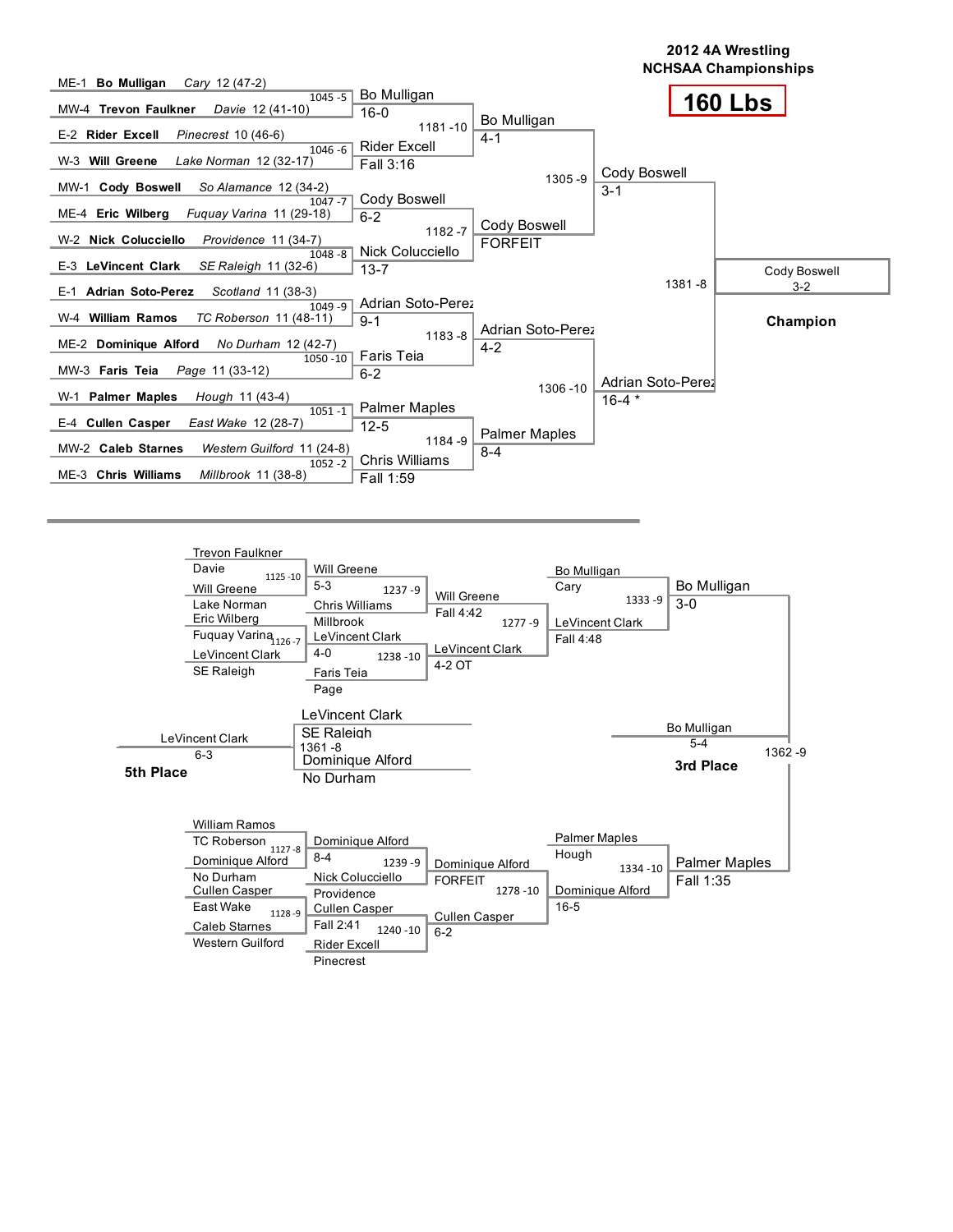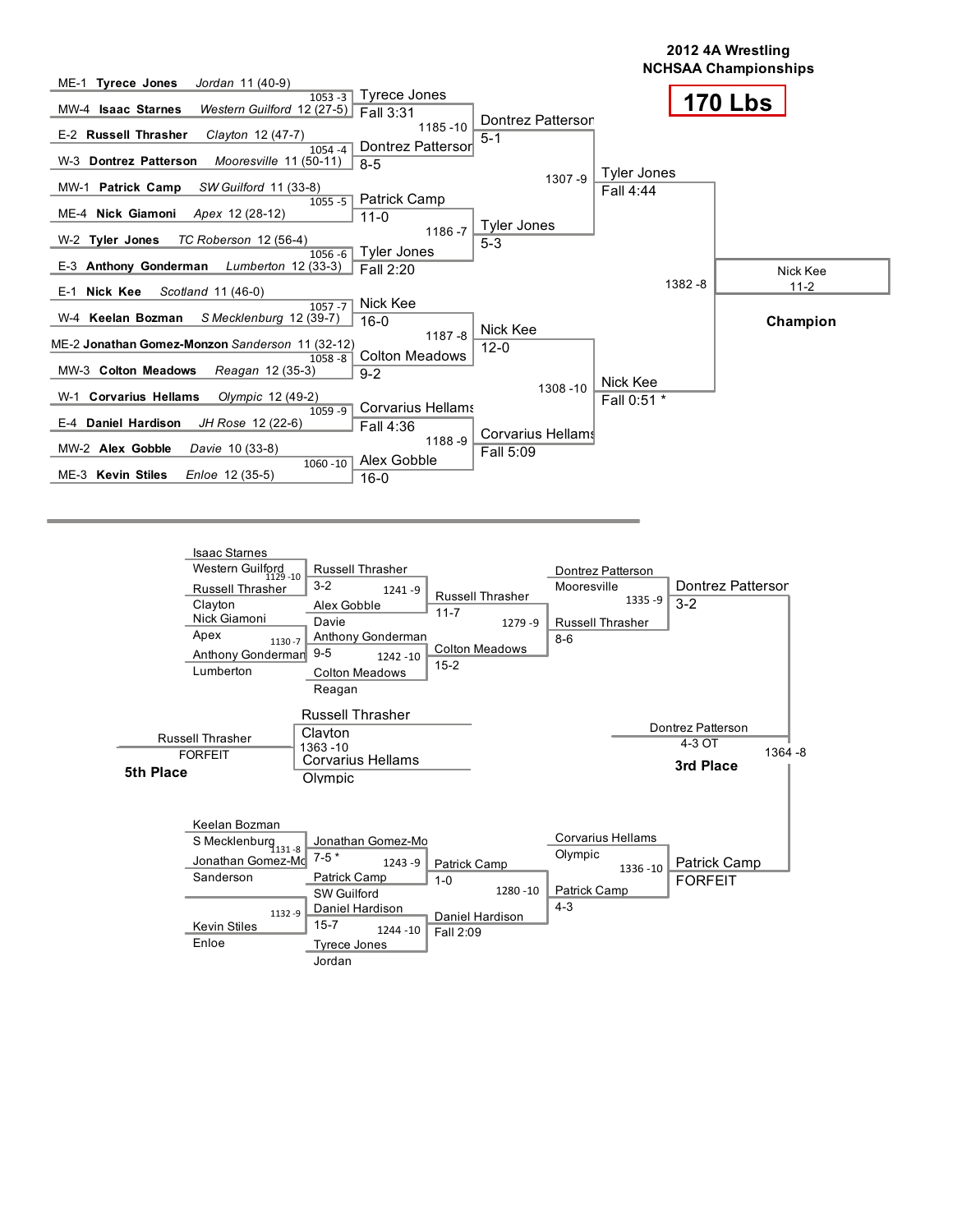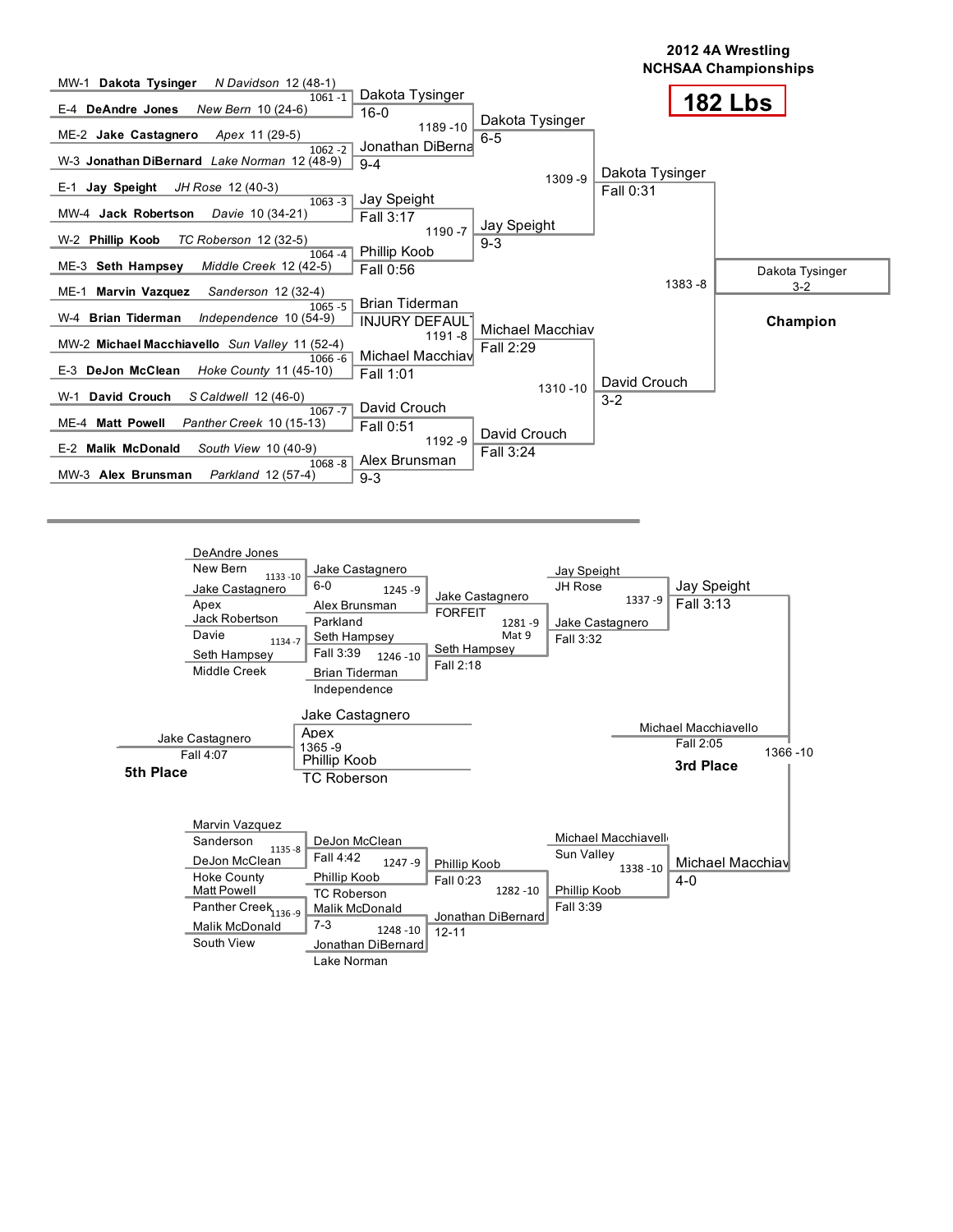

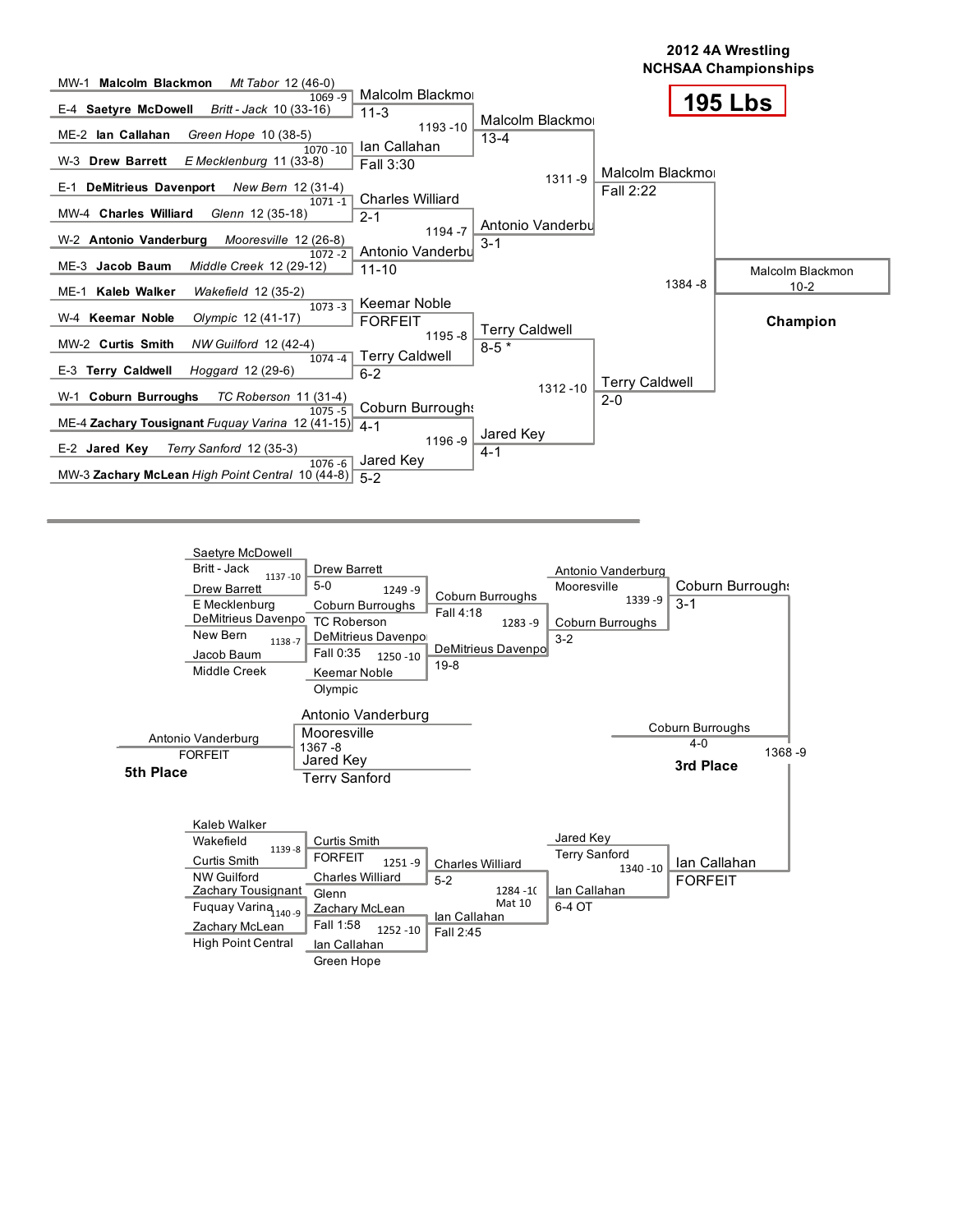